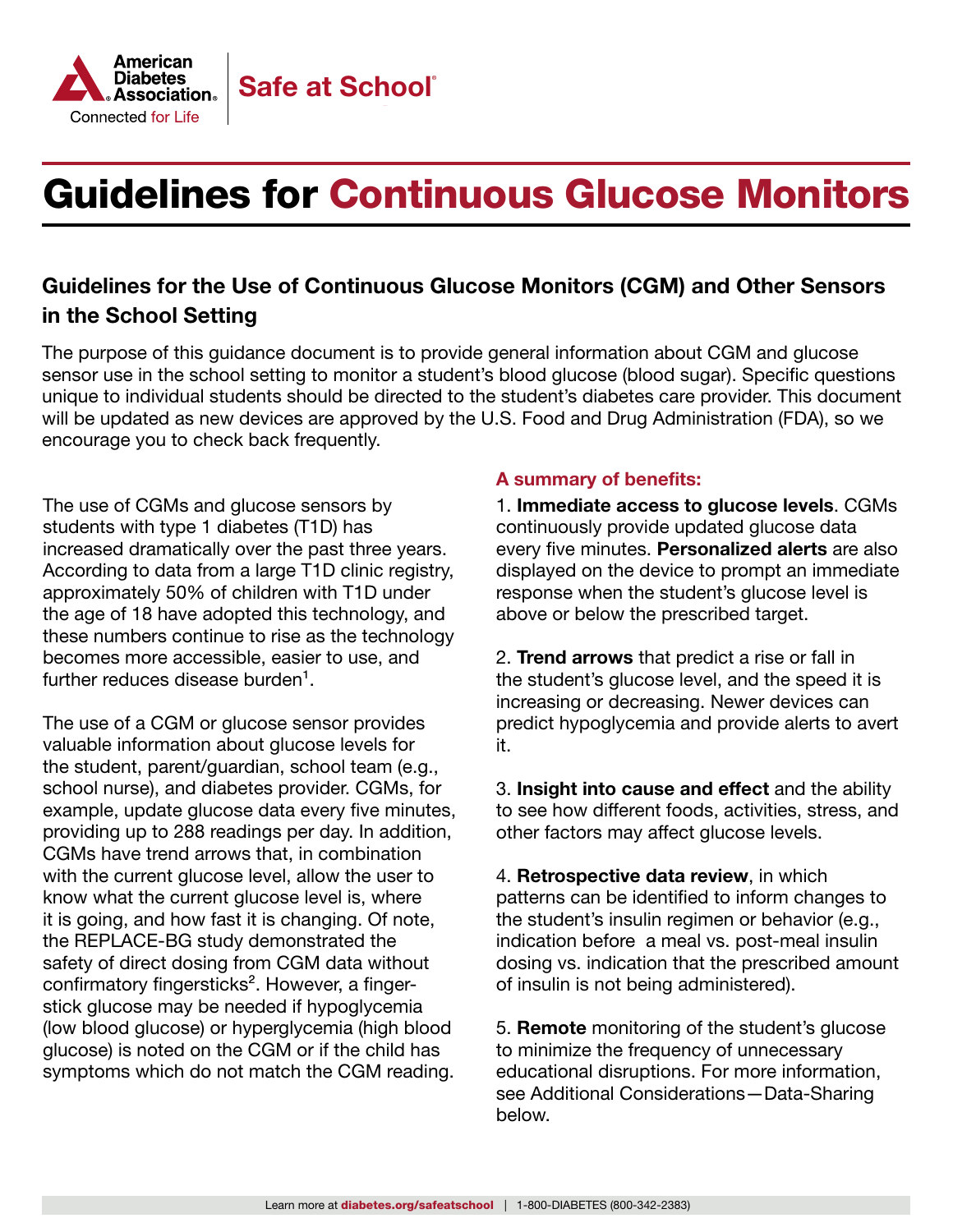

6. Pairing between certain CGMs and insulin pumps in a hybrid closed loop with automatic insulin adjustments based on CGM readings.

### Types of CGMs:

#### [Dexcom G6 Realtime CGM](https://www.dexcom.com/)

- Transmitter is not disposable
- Compatible with reader, pump (Tandem t:slim X2 with Control IQ or Basal IQ and Omnipod 5), and smart devices
- Data can be used to make insulin dose decisions
- Readings are not affected by acetaminophen

#### [Abbott Libre 2 Realtime CGM](http://Abbott Libre 2 Realtime CGM)

- Sensor/transmitter is disposable
- Compatible with reader and smart devices (not insulin pumps)
- CGM can be used to make insulin dose decisions
- Acetaminophen may cause inaccurate readings

#### [Medtronic Guardian Connect/Link 3 Realtime](https://www.medtronicdiabetes.com/home)  [CGM System](https://www.medtronicdiabetes.com/home)

- Transmitter is rechargeable, not disposable
- Requires calibration every 12 hours
- Compatible with reader, pump (Medtronic Minied 600 and 700 series), and smart devices
- A blood glucose meter must be used to make insulin dose decisions
- Acetaminophen may cause inaccurate readings

General guidelines:

ALWAYS consult the student's Diabetes Medical Management Plan (DMMP) before using a CGM or sensor data to make treatment decisions.

Even if a student is using a device that has been approved by the FDA for treatment decisions, the student may not have permission from their diabetes care provider (e.g., physician, nurse practitioner, or physician/medical assistant), who prescribed it, to do so. Ultimately, the diabetes care provider assumes responsibility for determining the student's readiness to use a particular device for the purpose of making dosing decisions in the school setting.

The appropriateness for using a CGM or sensor to make treatment decisions must be confirmed in the DMMP or updated school orders.

### Current CGMs on the market are accurate and readings should not be directly compared to glucometer readings.

The CGM consists of a thin, flexible sensor that sits in the skin, a transmitter that is affixed to that sensor, and a receiver or other device which displays the glucose reading. The sensor measures glucose concentrations in the interstitial fluid and converts that information to an estimated blood glucose. As the CGM is not measuring blood glucose levels directly, there can be discrepancies (generally proportional to the glucose level) compared with a blood glucose meter. In particular, this is expected if the glucose level is changing rapidly. The most recent data indicates that CGMs are highly accurate. However, there are times it is advised to check a blood meter glucose, which should be included in the child's DMMP and are discussed below.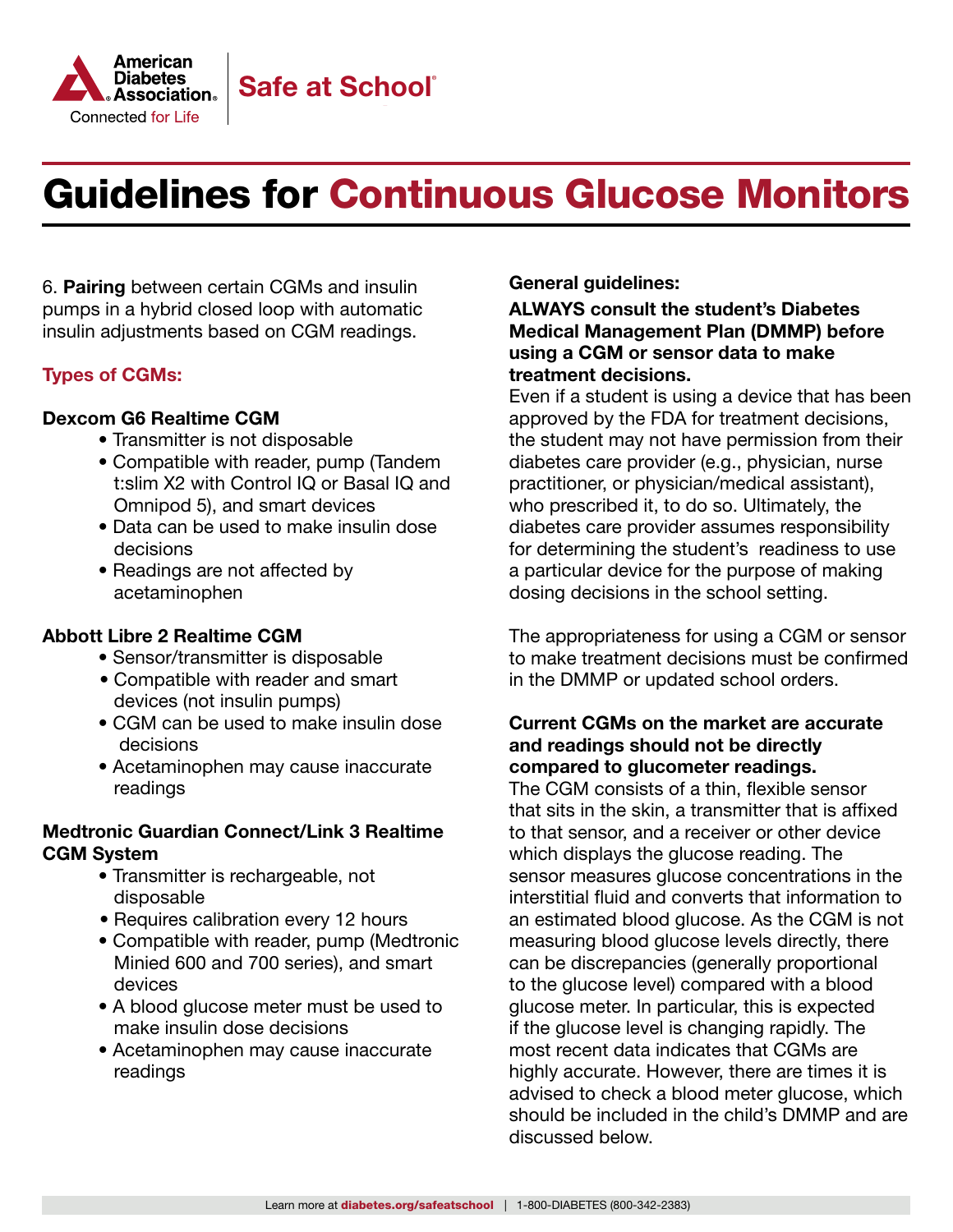

#### Additional Considerations: Data-Sharing

Data-sharing is used when a student uses any CGM that has the option to pair their smart device with the CGM. This allows the student to receive glucose data on their device via Bluetooth. In addition to convenience, this gives the student the ability to share their glucose data with multiple followers, who might include the school nurse and their parent/guardian. The student's CGM data is shared via an app on a smartphone or tablet using a wireless network or cellular data. Students using the data-sharing feature of their CGMs may request access to the school's wireless network to enable this feature while avoiding smart device data charges.

The utility and need for remote monitoring should be individualized for each student based on age and unique needs. Remote monitoring of CGM data in the school setting by staff is usually not required as the child is supervised by trained staff and CGM alarms are used to identify glucose levels requiring action. However, in certain cases (e.g. preschool age, non-verbal, impaired cognition), closer monitoring, including remote monitoring, may be appropriate. The school nurse and 504 team should discuss each student's needs and determine if remote monitoring is necessary based on the DMMP/school orders.

#### Parent/guardian considerations:

• Please discuss data-sharing with your designated school team members such as the school nurse and other officials—preferably those who participate in the development of your child's 504 plan— to negotiate expectations on behalf  of both your family and the school team to develop a plan for communication. Information from your child's DMMP or updated school orders will serve as a guide during this discussion because it includes recommendations for your child's diabetes management at school directly from your child's diabetes care team.

- If possible, have this discussion with your child's educational team prior to the start of school.
- Keep in mind that the school team members, including school nurses and school staff who are trained to care for students with diabetes, aim to provide support that will promote the student's safety. While it will be difficult for them to respond to all trend arrows and reply to frequent parental phone calls, it is important to keep this shared goal your child's safety—in mind. Developing a collaborative relationship between the parent/guardian, diabetes care provider, and school staff is key.

#### Hypoglycemia (low blood glucose)

- The DMMP will specify CGM alert levels for each student.
- Check with a traditional blood glucose meter (finger stick glucose meter) if hypoglycemia is noted on the CGM or if the child has symptoms which do not match the CGM reading.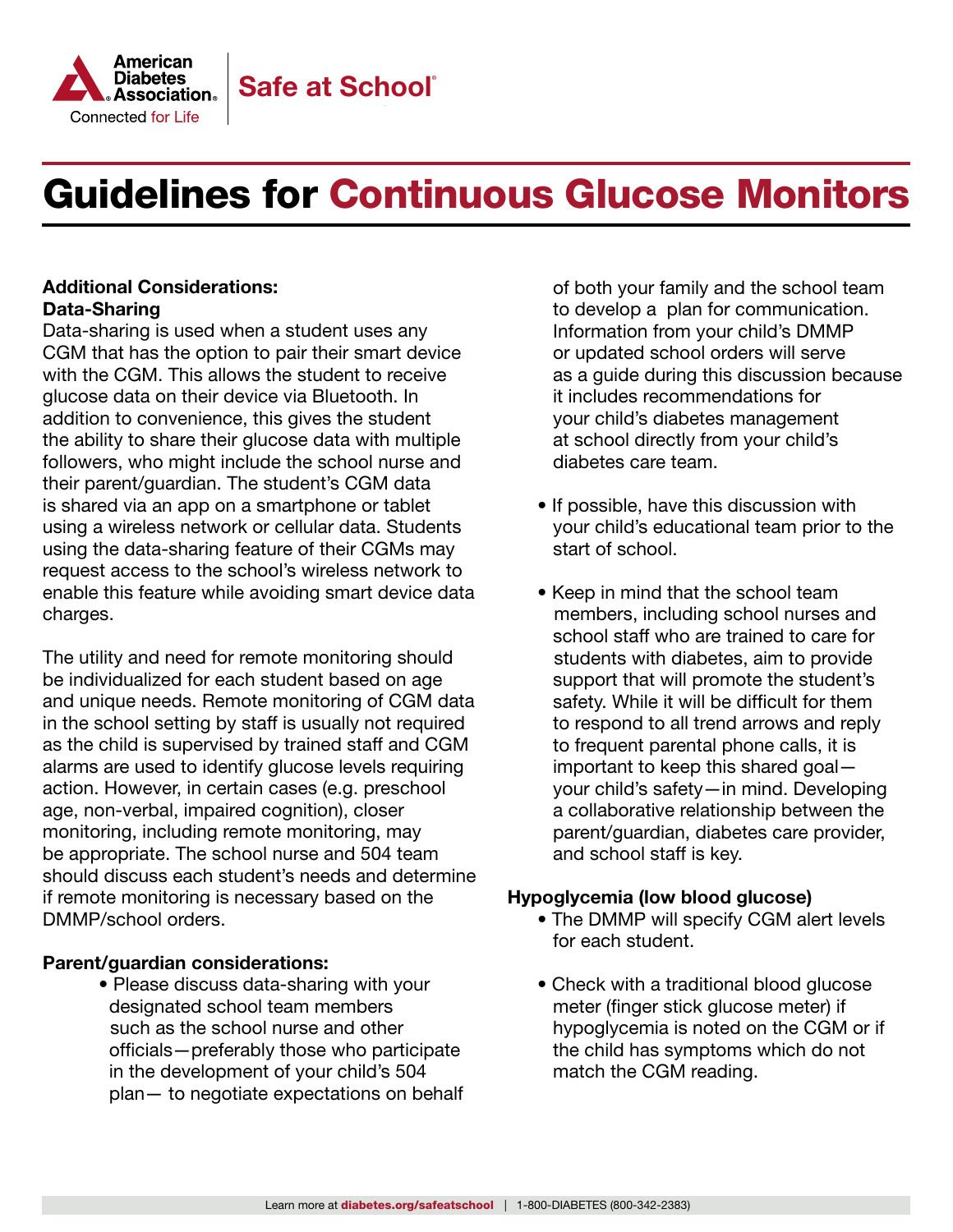

- For all CGM users, if the student exhibits symptoms of hypoglycemia and a blood glucose meter is not readily available for confirmation of the glucose level, the priority should be to treat the low glucose level per the DMMP.
- If CGM or sensor use and/or data sharing is disrupted due to device malfunction, Bluetooth glitch, or other interruptions, the student's DMMP should be referenced to ensure that appropriate diabetes management continues.

#### Hyperglycemia (high blood glucose) and Ketones:

- If the CGM glucose reading is >250 mg/ dL, check the student's blood glucose with a fingerstick. Provide correction insulin based on the fingerstick blood glucose level as per the DMMP.
- It is essential to check for serum or urine ketones if:
	- o CGM reading is >300 mg/dL two times in a row for students who use multiple daily injections
	- o CGM reading is >300 mg/dL one time for students on insulin pump therapy.
- If ketones are present, give the student correction insulin by injection (even if the student uses an insulin pump) and alert the student's family<sup>6</sup>.

#### Use of Trend Arrows

The use of trend arrows and other advanced CGM features like predictive low glucose alerts should be clearly enumerated in the DMMP.

#### Other concerns

- If a CGM or sensor falls off at school, the school nurse should help the student place all pieces into a sealable plastic bag to be sent home with the student. No portion of the CGM should be discarded while at school.
- Until the sensor is replaced, the child should be monitored by fingerstick with a glucometer.
- It is suggested that the sensor be replaced by the family at home.
- Please note that students who have been approved to self-manage their diabetes at school may reinsert the sensor while at school. The student's DMMP should be referenced to confirm that this is appropriate for the student.
- Confirm that appropriate diabetes care supplies are available and schedule routine inventory of the supplies.